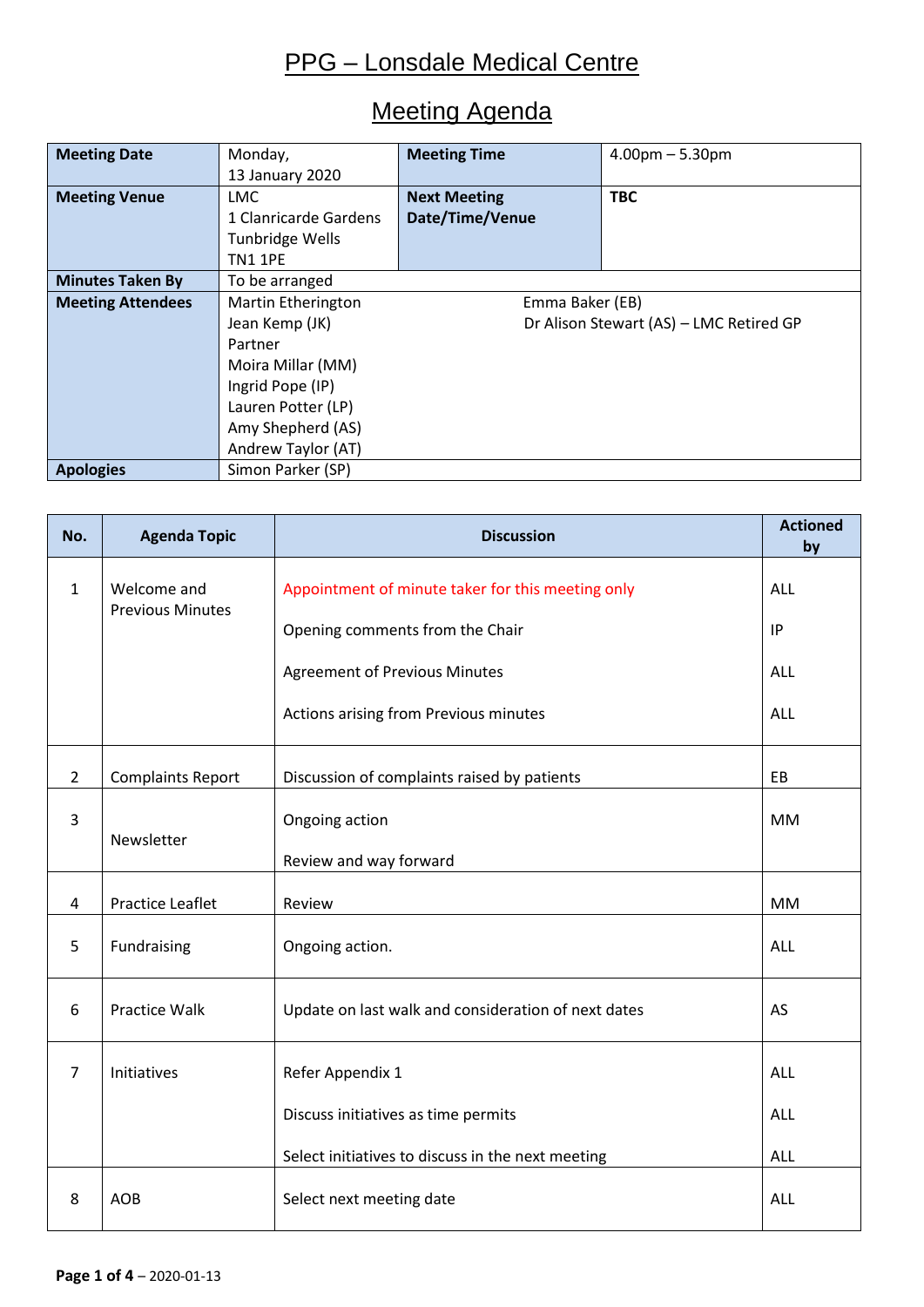# Meeting Agenda (Appendix 1)

| Initiative | Description                                                                                                 | Raised By | Date    | Priority | <b>Status</b> |
|------------|-------------------------------------------------------------------------------------------------------------|-----------|---------|----------|---------------|
|            |                                                                                                             |           | Raised  |          |               |
| 9          | The location board in the waiting room is scruffy and needs replacement and the posters in the waiting room | $MM + JK$ | 20/3/19 | Low      | Deferred      |
|            | need to be reorganised                                                                                      |           |         |          | 31/12/19      |
| 12         | Review and update the 'New Patient Leaflet'                                                                 | EB        | 31/7/19 |          | In.           |
|            |                                                                                                             |           |         |          | Progress      |
| 13         | Possible annual PPG social event                                                                            |           | 18/9/19 |          |               |
|            |                                                                                                             |           |         |          |               |
| 14         | Choose an awareness week to support for next year                                                           | All       | 5/11/19 |          |               |
|            |                                                                                                             |           |         |          |               |
| 15         | Do we want to run an Easter event?                                                                          | All       | 5/11/19 |          |               |
|            |                                                                                                             |           |         |          |               |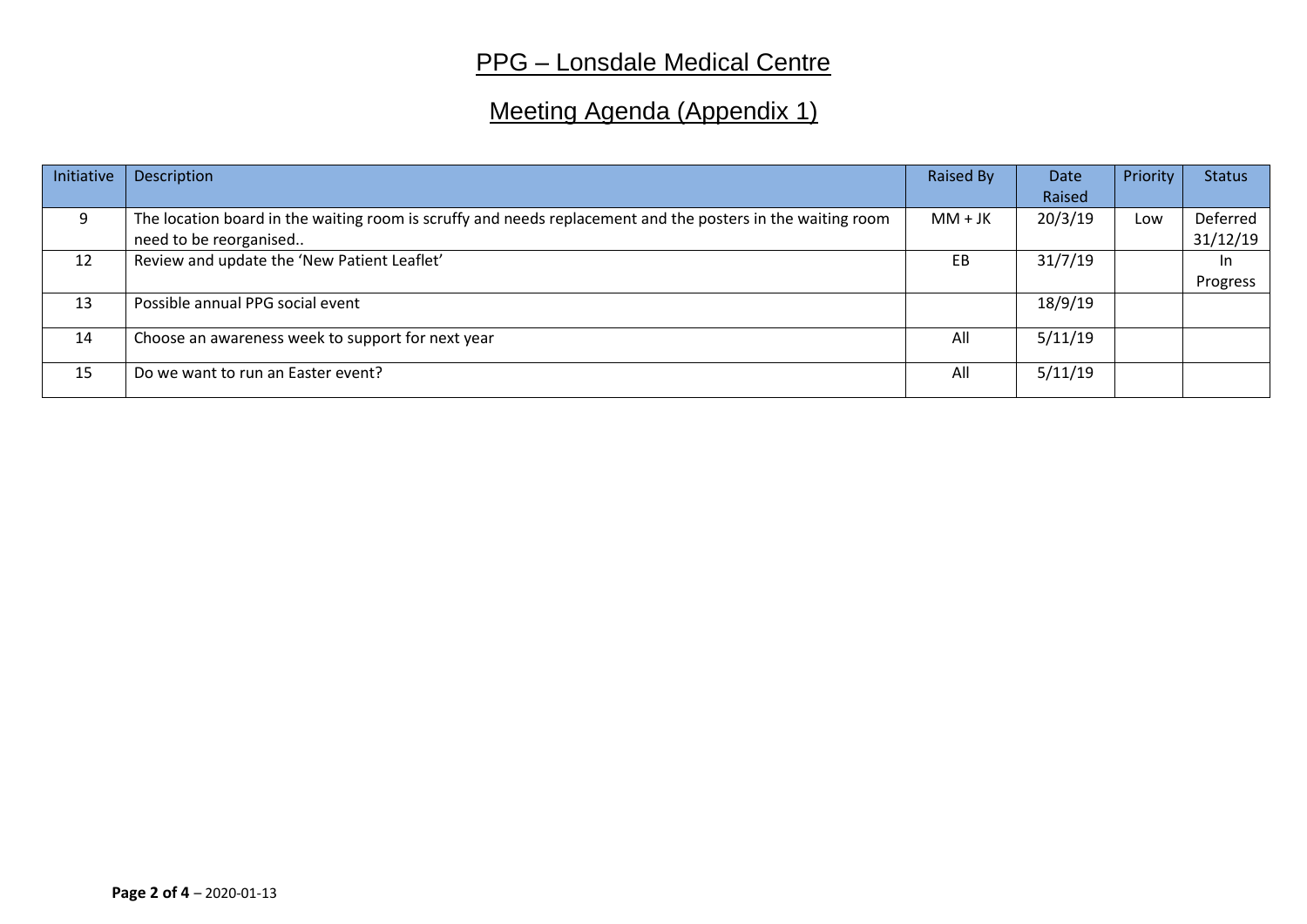# Meeting Agenda (Appendix 1)

| <b>INITIATIVES - CLOSED OR COMPLETED</b> |                                                                                                                                                                                                              |           |                |          |                   |
|------------------------------------------|--------------------------------------------------------------------------------------------------------------------------------------------------------------------------------------------------------------|-----------|----------------|----------|-------------------|
| Initiative                               | <b>Description</b>                                                                                                                                                                                           | Raised By | Date<br>Raised | Priority | <b>Status</b>     |
| $\mathbf{1}$                             | Should we be representative. How can we achieve this.                                                                                                                                                        | <b>TA</b> | 20/3/19        |          | Closed<br>24/4/19 |
| $\overline{2}$                           | How do we obtain the input of patients                                                                                                                                                                       |           | 20/3/19        |          | Closed<br>24/4/19 |
| 3                                        | Should we become Park Run Ambassadors                                                                                                                                                                        |           | 20/3/19        |          | Closed<br>29/5/19 |
| $\overline{4}$                           | Consider whether the communication flow between the practice and the patients is efficient                                                                                                                   |           | 20/3/19        |          | Closed<br>24/4/19 |
| 5                                        | Fundraising for the surgery needs to be considered                                                                                                                                                           | MM        | 20/3/19        | High     | Closed<br>29/5/19 |
| 6                                        | Mental Health Awareness should be promoted with an initial emphasis on Young Persons Mental Health                                                                                                           | AJ        | 20/3/19        |          | Closed<br>5/11/19 |
| 7                                        | The newsletter was raised as a general topic – how often is it distributed and what are the contents                                                                                                         | $MM + LF$ | 20/3/19        | High     | Closed<br>29/5/19 |
| 8                                        | Is the waiting room too small for the current practice of eight partners and approaching 7000 patients                                                                                                       |           | 20/3/19        |          | Closed<br>24/4/19 |
| 10                                       | Practice walks should be reinstated                                                                                                                                                                          | AS        | 24/4/19        | High     | Closed<br>5/11/19 |
| 11                                       | Gratitude Jar – Install a large, clear gratitude jar in the patient's waiting room with small coloured pieces of<br>paper for each patient to write one thing they are grateful for and pop it into the jar. | AJ        | 26/6/19        |          | Closed<br>5/11/19 |